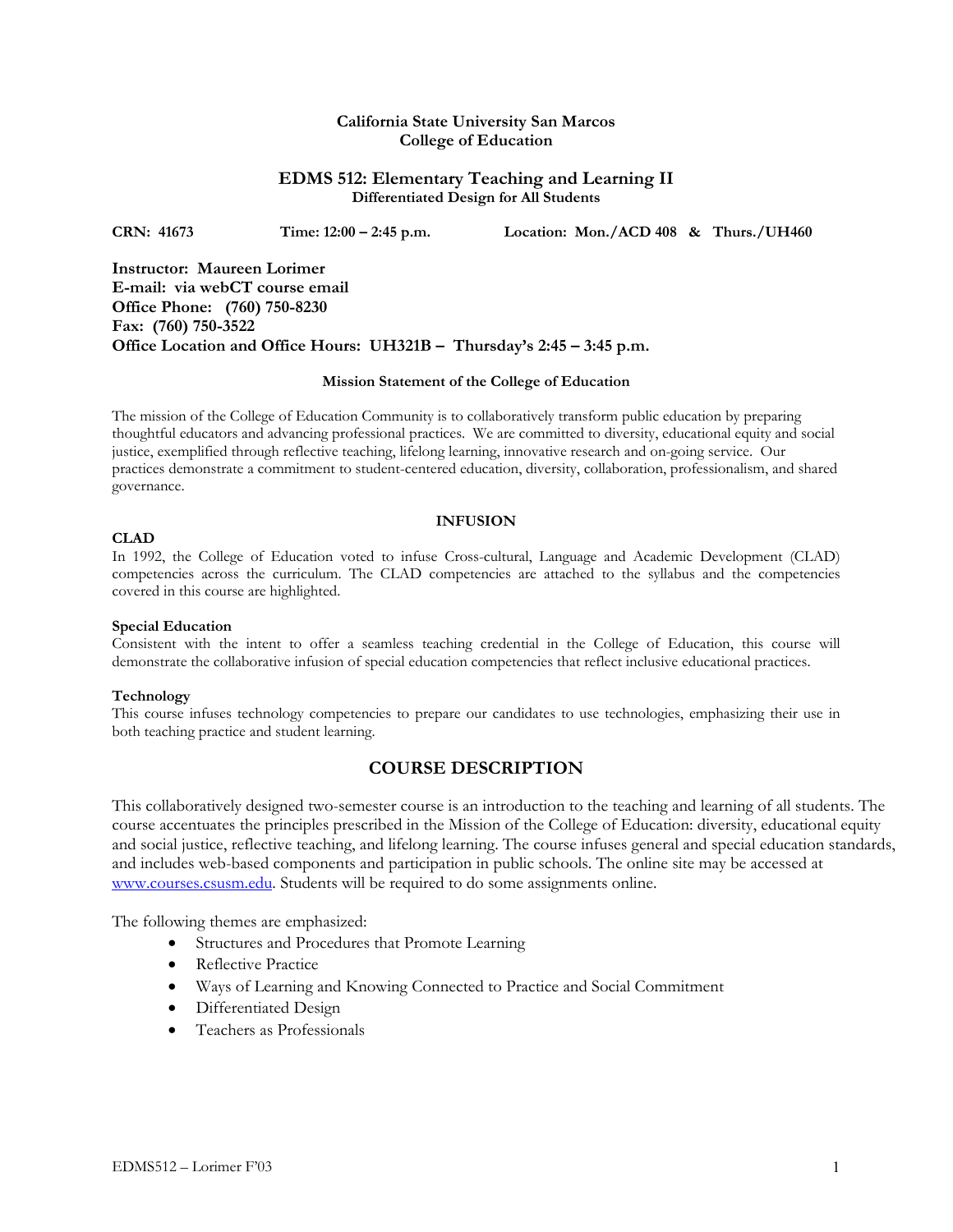## **REQUIRED TEXTS AND WEBSITES**

- 1. Choate, J. S. (2000). *Successful inclusive teaching: (3rd ed.).* Needham Heights, MA: Allyn and Bacon.
- 2. Custom Reader
- 3. http://courses.csusm.edu
- 4. Villa, R. and Thousand, J. (1995). *Creating an inclusive school*. Alexandria, VA: Association for Supervision and Curriculum Development.

### **CALIFORNIA STANDARDS FOR THE TEACHING PROFESSION**

- $\triangleright$  Engaging and supporting all students in learning
- $\triangleright$  Creating and maintaining effective environments for student learning
- ¾ Understanding and organizing subject matter for student learning
- ¾ Planning instruction and designing learning experiences for all learners
- $\triangleright$  Assessing student learning
- $\triangleright$  Developing as a professional educator

# **TEACHING PERFORMANCE EXPECTATIONS**

- A. Making Subject Matter Comprehensible To Students
	- TPE 1: Specific Pedagogical Skills for Subject Matter Instruction
	- TPE 1A: Subject-Specific Pedagogical Skills for Multiple Subject Teaching Assignments
- B: Assessing Student Learning
	- TPE 2: Monitoring Student Learning During Instruction<br>TPE 3: Interpretation and Use of Assessments
	- Interpretation and Use of Assessments
- C: Engaging and Supporting Students in Learning<br>TPE 4: Making Content Accessible
	- Making Content Accessible
	- TPE 5: Student Engagement
	- TPE 6: Developmentally Appropriate Teaching Practices
	- TPE 6A: Developmentally Appropriate Teaching Practices K-3
	- TPE 6B: Developmentally Appropriate Teaching Practices 4-8
	- TPE 6D Developmentally Appropriate Teaching Practices for Special Education: Teaching the Special Education Population in the General Education Environment
	- TPE 7: Teaching English Learners
- D: Planning Instruction and Designing Learning Experiences for Students TPE 8: Learning about Students
	- TPE 9: Instructional Planning
- E: Creating and Maintaining Effective Environments for Student Learning
	- TPE 10: Instructional Time
	- TPE 11: Social Environment
- F: Developing As A Professional Educator
	- TPE 12: Professional, Legal, and Ethical Obligations
	- TPE 13: Professional Growth
	- TPE 14: Technology in Teaching and Learning
	- TPE 15: Social Justice and Equity
	- TPE 16: Bilteracy